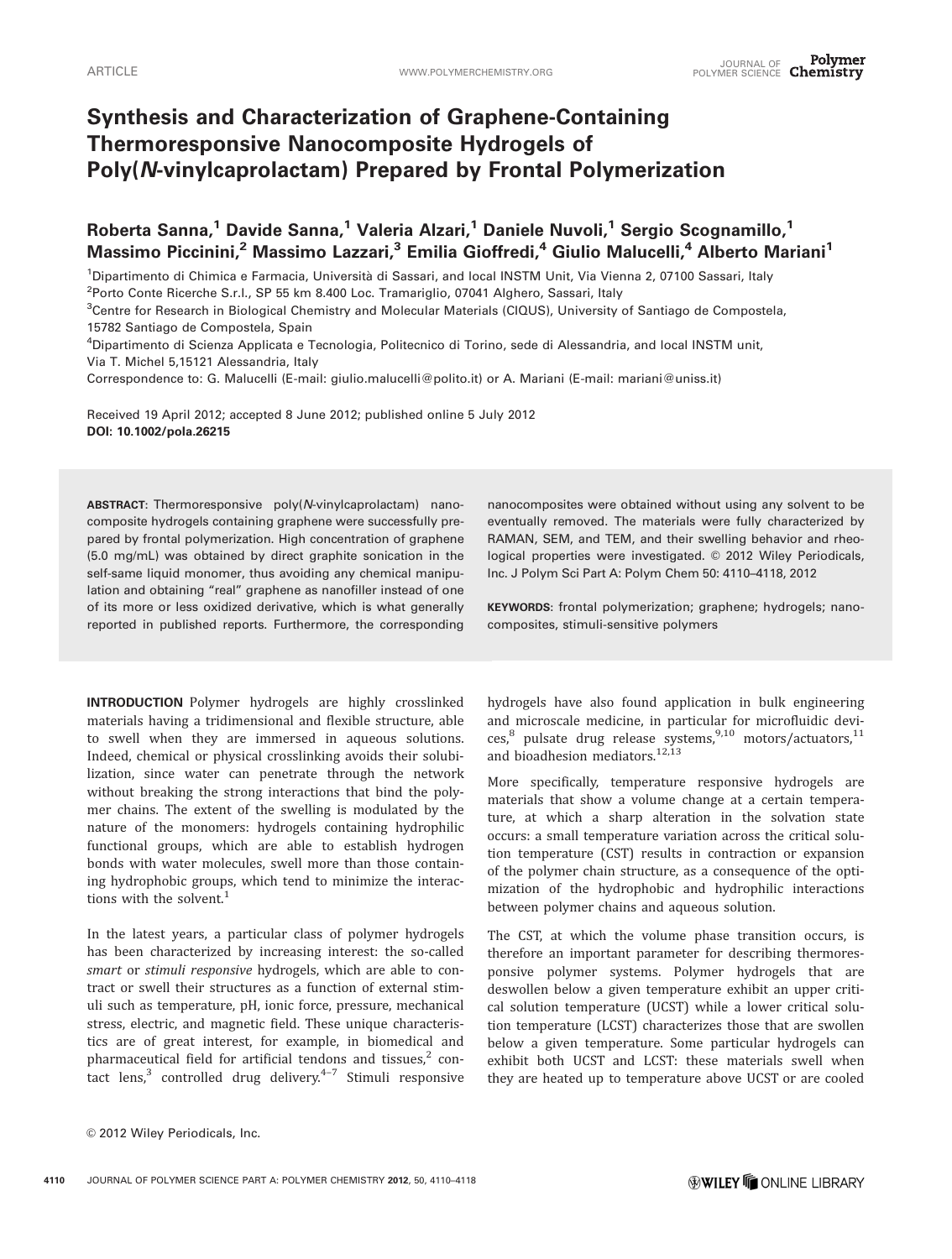down below LCST, whereas they contract when the temperature is in between UCST and LCST.

The most popular thermoresponsive polymer hydrogel is poly(N-isopropylacrylamide), PNIPAAm, which possesses a sharp phase transition in water at around 32-33 $^{\circ}$ C.<sup>14</sup> This temperature, extremely close to the physiological one, makes this material suitable for such biomedical and pharmaceutical applications as embolic agents<sup>15</sup> and for drug delivery systems.<sup>16-18</sup>

Poly(N-vinylcaprolactam), PNVCL, is another thermoresponsive polymer hydrogel that is attracting great interest;<sup>19-22</sup> it belongs to the same family of poly(vinylpyrrolidone), PVP, which is widely used for pharmaceutical or biomedical purposes.<sup>23</sup> PNVCL is a non-ionic polymer, soluble in aqueous environmental, and, similarly to PVP, able to absorb a large number of organic compounds from water.<sup>24,25</sup> It is also a very interesting material because of its stability against hydrolysis, which makes it more biocompatible than PNIPAAm.<sup>26-29</sup> In addition, it exhibits an LCST at about 32-34°C making it a valid alternative to PNIPAAm in a controlled drug-delivery systems,  $30,31$  in the immobilization of enzymes, $32$  and in separation science. $33$ 

Despite of these features, the mechanical properties of the above hydrogels are often quite poor, thus limiting the number of their possible applications. For such a reason, part of the research efforts in this field is devoted to the preparation of nanocomposite hydrogels, including those containing layered silicates, $34,35$  metals, $36-39$  magnetic particles, $40,41$  and graphene.<sup>42</sup>

In recent years, among the various nanoparticles, graphene has been largely studied for its outstanding features. Graphene is a planar monolayer of  $sp^2$ -hybridized carbon atoms arranged into a two-dimensional honeycomb lattice, with a carbon-carbon bond length of  $0.142$  nm.<sup>43</sup> When compared with the other allotropic forms of carbon, this material exhibits peculiar characteristics that are object of study and development in all the most advanced technological fields. For this reason, over the past decade, the interest of the scientific community toward this innovative material has increased exponentially. Indeed, graphene is characterized by high electron mobility at room temperature  $(250000 \text{ cm}^2/\text{Vs})$ ,  $^{44-46}$ extraordinary thermal<sup>46</sup> and electric conductivity<sup>46</sup> (5000 W/  $m \times K$  and 0.96  $\times 10^6 \Omega^{-1} \times cm^{-1}$  respectively), high Young modulus (1 TPa $46$ ), and tensile strength (higher than steel, 42  $N/m<sup>2</sup>$ ).<sup>46</sup> All these features make graphene one of the best candidates for numerous applications for functional devices such as energy storage systems, $47$  photovoltaics, $48$  field-effect transistors, $49$  gas sensor, $50$  and transparent conducting electrodes, $51$  and polymer nanocomposites.  $42,52$ 

Lately, several routes for graphene production have been developed, including mechanical exfoliation,<sup>46</sup> chemical vapor deposition,<sup>53-55</sup> reduction of CO,<sup>56</sup> chemical conversion,<sup>57-61</sup> epitaxial growth on crystalline silicon carbide, $62$  unzipping of carbon nanotubes,<sup>63,64</sup> and arc discharge.<sup>65,66</sup> Although most of these techniques afford to obtain a defect-free graphene, they are characterized by a low productivity, which makes them unsuitable for the industrial applications.<sup>57</sup>

On the other hand, the methods based on the obtainment of graphene from colloidal suspensions have many advantages, such as high yields and simple protocols: among them, the most important are the chemical oxidation of graphite to graphite oxide and its subsequent reduction to graphene after exfoliation,<sup>67</sup> and the direct ultrasonic exfoliation of graphite in organic solvents without any chemical modification.42,52,67–69

However, even though the first route is being largely exploited, it involves the formation of carboxy and alkoxy groups on the edges, and of epoxy groups on the basal plane of the graphene sheets. Graphene oxide is then reduced to "graphene." Nevertheless, only the epoxy groups are actually reduced, unlike carboxy and alkoxy functionalities: in other words, most of the ''so-called graphene'' reported in published reports still exhibits a large number of impurities that influence its chemical and physical characteristics.

At variance, Coleman and colleagues opened a new route for obtaining graphene by direct graphite exfoliation in N-methylpyrrolidone (NMP), thus avoiding any chemical manipulation and initially achieving a concentration of  $0.01$  mg/mL.<sup>67</sup> Our research group successfully developed a similar method for obtaining graphene dispersions having the highest concentrations achieved so far in any liquid and, for the first time, also directly in the monomer. Indeed, we were able to disperse graphene in different media, such as 1-hexyl-3-methylimidazolium hexafluorophosphate<sup>67</sup> (graphene concentration: 5.33 mg/mL), NMP<sup>42</sup> (2.21 mg/mL), and tetraethyleneglycoldiacrylate<sup>52</sup> (9.45 mg/mL). When compared with the other techniques, our method involves a simpler protocol, lower energy consumption and the obtainment of graphene without any processing-induced defect. However, at variance to some of the more sophisticated methods aforementioned, the use of common graphite, which is characterized by flakes having a large size distribution, results in graphene sheets having various shapes and size. As reported in our previous study, this is not inconvenient for preparing polymer nanocomposites.<sup>42,52</sup>

Frontal polymerization (FP) is an alternative synthetic technique that exploits the heat released during the polymerization reaction for promoting the formation of a hot front that can sustain itself and propagate throughout the reactor, thus converting monomer into polymer. FP is a very simple and economic route characterized by short-reaction times and low-energy consumption.

This method was proposed for the first time by Chechilo and Enikolopyan, who applied FP to methyl methacrylate.<sup>70,71</sup> Lately, Pojman et al. exploited FP for polymerizing different vinyl monomers,  $72-74$  epoxy resins,  $75,76$  ionic liquids,  $77$  interpenetrating polymer networks,78 and poly(dicyclopentadiene).<sup>79</sup> Chen et al. frontally polymerized 2-hydroxyethyl acrylate<sup>80</sup> and methyloacrylamide;<sup>81</sup> furthermore, they exploited this technique for obtaining epoxy resin/polyurethane networks,  $82$  and poly(N-vinylpyrrolidone).  $83$ 

Our group exploited this technique for preparing different compounds such as polyurethanes,  $84,85$  poly(diurethane

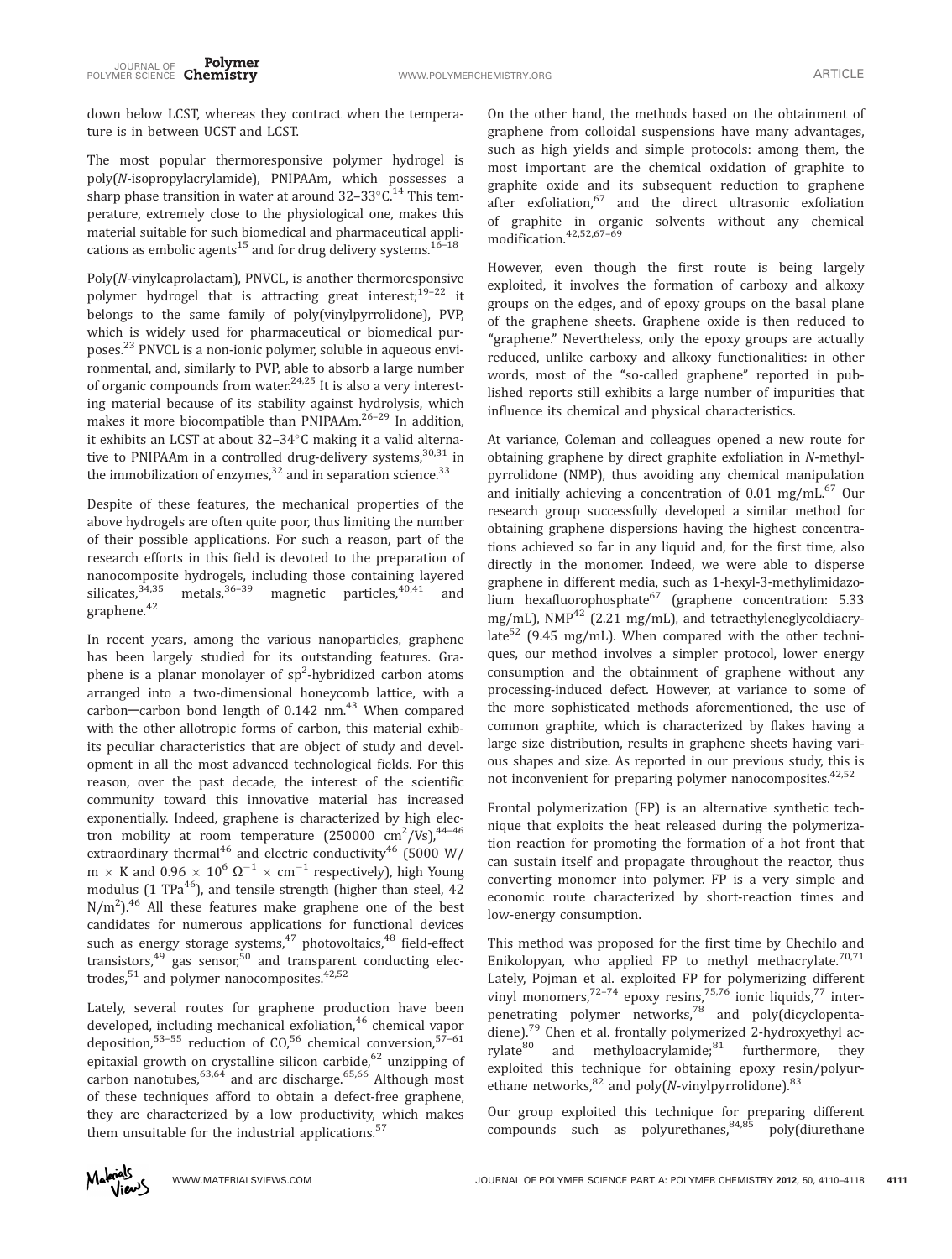| Sample          | <b>Graphene Concentration</b><br>in NVCL (mg/mL) | <b>Graphene Concentration</b><br>in PNVCL (wt %) | $\tau_{\textrm{\tiny max}}$<br>$(^\circ C)$ | $V_{\rm f}$<br>(cm/min) | Conversion<br>$(\% )$ |
|-----------------|--------------------------------------------------|--------------------------------------------------|---------------------------------------------|-------------------------|-----------------------|
| FP <sub>1</sub> | $\mathbf 0$                                      | $\Omega$                                         | 166                                         | 1.50                    | 98                    |
| FP <sub>2</sub> | 0.1                                              | 0.0088                                           | 161                                         | 1.05                    | 98                    |
| FP3             | 0.2                                              | 0.018                                            | 166                                         | 1.24                    | 99                    |
| FP4             | 0.5                                              | 0.044                                            | 162                                         | 1.40                    | 99                    |
| FP <sub>5</sub> | 1.0                                              | 0.088                                            | 165                                         | 1.32                    | 100                   |
| FP <sub>6</sub> | 2.0                                              | 0.18                                             | 165                                         | 1.32                    | 100                   |
| FP7             | 5.0                                              | 0.44                                             | 164                                         | 1.03                    | 100                   |
|                 |                                                  |                                                  |                                             |                         |                       |

TABLE 1 Composition and Conversions of the Polymer Nanocomposites Prepared in This Study, and Temperatures and Velocities of the Polymerization Fronts

diacrylates),<sup>86</sup> unsaturated polyester/styrene resins,<sup>87</sup> epoxyamine systems, $88-91$  hybrid organic–inorganic epoxy resins,  $92$ and we prepared phosphonium-based ionic liquids as radical initiators for FP.93

FP can be also applied to the synthesis of polymer hydrogels and drug delivery systems: in 2001, Washington and Stainbock demonstrated that the use of FP in the synthesis of PNIPAAm hydrogels allowed obtaining a material characterized by a very narrow pore size distribution. Indeed, as the front temperature increases, some macroscopic phenomena of phase separation, microaggregation and sedimentation of domains having different densities are inhibited.<sup>94</sup> Stimuli responsive hydrogels of  $poly(N,N$ -dimethylacrylamide),  $95$ poly(acrylamide-co-3-sulfopropyl acrylate),<sup>96</sup> poly(N-isopropylacrylamide-co-3-sulfopropyl acrylate),<sup>97</sup> P(NIPAAm-*co*-NVCL), $98$  and poly(2-hydroxyethylacrylate-co-acrylic acid) $99$ were successfully obtained. FP was also exploited for the obtainment of controlled drug-release systems,<sup>100</sup> for stone  $consolidation, <sup>101,102</sup>$  and for preparing polymer-based nanocomposites with montmorillonite<sup>103</sup> or polyhedral oligomeric silsesquioxanes.<sup>104</sup> Recently, we have proposed FP for the obtainment of polymer nanocomposites based on poly(tetraethyleneglycoldiacrylate) containing graphene;<sup>52</sup> in addition, some stimuli responsive polymer hydrogels based on PNIPAAm and containing graphene or partially exfoliated graphite have been successfully prepared by FP, as well.<sup>42,105</sup>

Taking into account the above considerations, the present study focuses on the preparation of novel thermoresponsive nanocomposite PNVCL/graphene hydrogels by exploiting FP as the synthetic route. High graphene concentrations in the liquid monomer have been achieved by simply sonicating graphite dispersions in the liquid NVCL monomer; furthermore, the morphology of the obtained hydrogels has been assessed by TEM measurements. Finally, the influence of the nanofiller on the swelling behavior of the obtained hydrogels at different temperatures and on the rheological features has been thoroughly investigated.

## EXPERIMENTAL

#### **Materials**

N-vinylcaprolactam (NVCL, FW = 139.2,  $d = 1.029$  g/mL) and tetraethyleneglycoldiacrylate (TEGDA,  $FW = 302.33$ 

g/mol,  $d = 1.11$  g/mL) were purchased from Sigma Aldrich and used as received. Trihexyltetradecylphosphonium persulfate (TETDPPS, FW = 1115) was prepared following the method reported in a previous study.<sup>93</sup> Graphite flakes were purchased from Aldrich and used as received.

## Graphene Dispersion Preparation

A graphene masterbatch dispersion was prepared by dispersing 5 wt % graphite flakes in NVCL, placed into a tubular plastic reactor (i.d. 15 mm) and ultrasonicating it for 24 h at 40°C (Ultrasound bath EMMEGI, 0.55 kW). Then, the dispersion was centrifuged for 30 min at 4000 rpm and the gray to black liquid phase containing graphene was recovered. The concentration of the graphene dispersion, obtained by gravimetric filtration through polyvinylidene fluoride filters (pore size 0.22 mm), was 5.0 mg/mL.

# Synthesis of Poly(N-vinylcaprolactam) Hydrogels

The nanocomposite polymer hydrogels of PNVCL containing graphene were prepared by varying the amount of the nanofiller from 0.0088 to 0.44 wt % (corresponding to 0.1 and 5.0 mg/mL, respectively, referred to NVCL monomer), and keeping constant the amount of crosslinker (TEGDA), and initiator (TETDPPS), both at 1 mol% referred to the amount of NVCL (Table 1).

The graphene masterbatch dispersion in NVCL was diluted with suitable amounts of NVCL, thus obtaining dispersions containing a different concentration of graphene. Each dispersion was poured into a common glass test tube (i.d.  $= 1.5$  cm, length  $= 16$  cm), and added of TEGDA and TETDPPS. A thermocouple was located at about 1 cm from the bottom of the tube and connected to a digital temperature recorder (Delta Ohm 9416, sampling rate: 1 Hz). FP started by heating the external wall of the tube in correspondence of the upper surface of the monomeric mixture. The position of the front (easily visible through the glass wall of test tubes) vs. time was also monitored. For all the samples, front temperature  $(T_{\text{max}})$  $\pm 10^{\circ}$ C) and front velocity ( $V_{\rm f}$   $\pm 0.5$  cm/min) were measured.

# Characterization

The graphene–NVCL masterbatch dispersion was submitted to UV–Vis spectroscopic analysis, using a Hitachi U-2010 spectrometer (1 mm cuvette) and following the method described in the published reports.<sup>106</sup> A calibration curve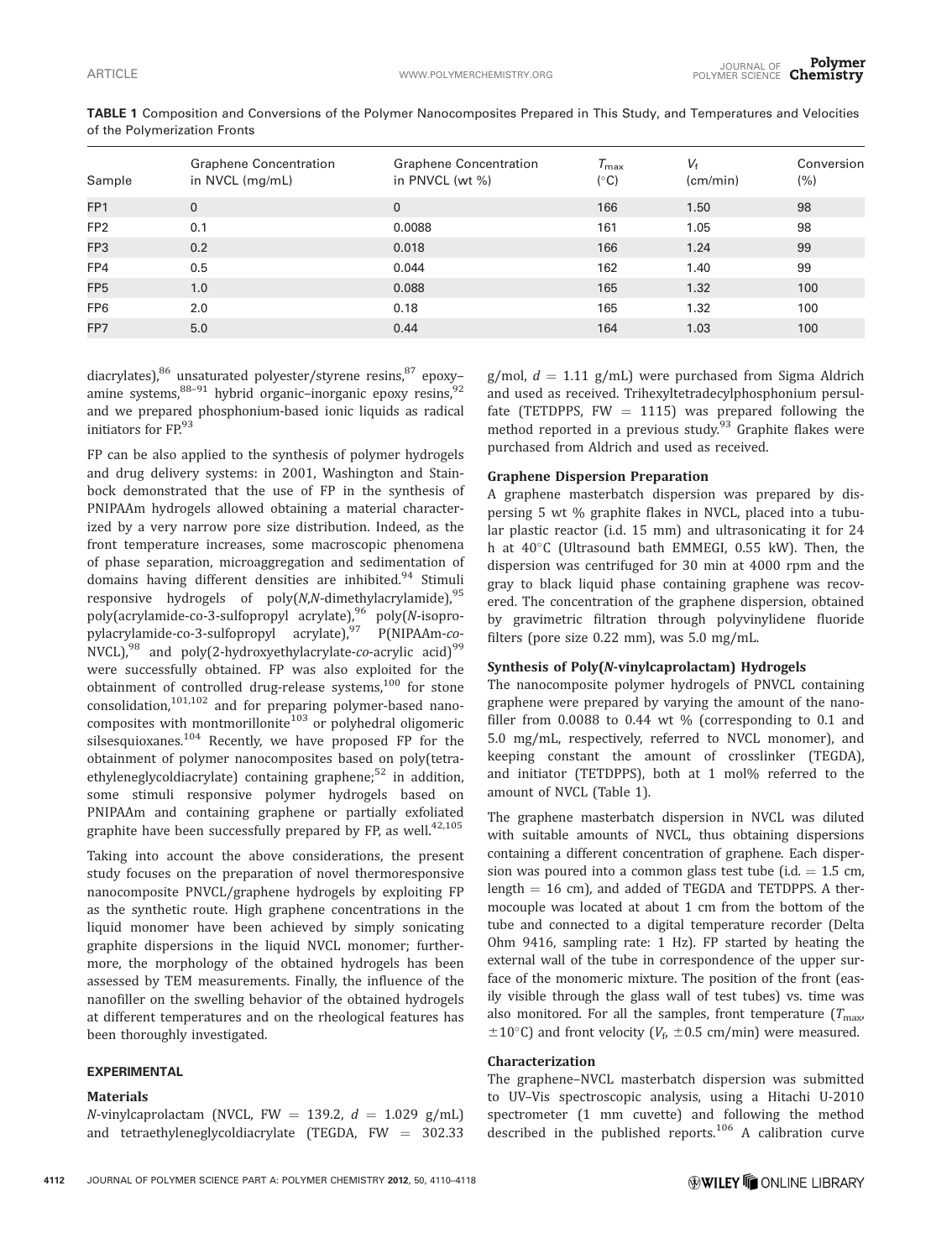was constructed for the wavelength of 660 nm, to evaluate the molar extinction coefficient of the dispersion [which was found to be equal to  $1502$  mL/(m mg)] and to determine the graphene concentration in all the diluted dispersions derived from the masterbatch.

Raman analyses were performed using a Bruker Senterra Raman microscope with an exciting radiation of 532 nm at 5 mW. The spectra were acquired by averaging five acquisitions of 5 s with a  $50\times$  objective.

The morphological characterization of polymer hydrogels was carried out using a SEM Zeiss EVO LS10.

The swelling behavior as a function of temperature of the PNVCL–graphene nanocomposite hydrogels was measured in water from 3 to  $55^{\circ}$ C using a thermostatic bath. To this aim, three different heating rates were used, namely  $3^{\circ}$ C/day (from 3 to 9 °C),  $1^{\circ}$ C/day (from 25 to 35°C), and 5°C/day (from 35 to 55°C). The swelling ratio (SR%) was calculated by the following equation:

$$
SR\% = \frac{M_s - M_d}{M_d} 100
$$

where  $M_s$  and  $M_d$  are the hydrogel masses in the swollen and in the dried state, respectively. The reported data are an average of three measurements (reproducibility was about  $±10%$ ).

Rheological measurements were carried out on a straincontrolled rheometer (ARES, TA Instruments, Waters LLC) with a torque transducer range of 0.2–2000 gf cm, using 25 mm parallel plate geometry. Frequency sweep tests were carried out in the linear viscoelastic region for all the samples, at  $25^{\circ}$ C, 0.1-100 rad/s. Strain has been chosen to have a torque within the sensitivity of the instrument in the linear viscoelastic region. To assure reproducibility, at least four measurements were performed on each sample.

Transmission electron microscopy (TEM) studies were performed on a JEOL JEM-1011 working at an accelerating voltage of 100 kV. Ultrathin sections (nominal thickness of 100 nm) of either dried and swollen hydrogels were cut at  $-120^{\circ}$ C using a Leica Ultracut UCT microtome with a EM-FCS cryo kit equipped with a diamond knife, and collected onto formvar-coated 400 mesh copper grids. The sections from dried samples were difficult to handle because of the accumulated static charge and had to be removed from the knife edge with an eyelash, transferred to a supersaturated sucrose solution and then placed on the grids. In the case of swollen gels, a drop a sucrose solution was used to collect the cuts directly from the microtome and to transfer them to the grids. Finally, the sucrose was washed away with deionized water, and the grids dried at room temperature. Apart from the direct visualization of different graphene morphologies, TEM images were also analyzed to offer a qualitative determination of the amount of isolated few-layer graphene sheets to aggregated graphenes, in a series of at least 10 images per sample.



FIGURE 1 Raman spectra of graphene obtained after filtration of the NVCL dispersion (bottom) and pristine graphite (top).

# RESULTS AND DISCUSSION

First, graphene dispersions in NVCL were subjected to Raman analysis to confirm the presence of graphene itself and to determine the number of graphene layers.<sup>66,107,108</sup> In Figure 1, a comparison between the Raman spectra of graphite and graphene obtained by gravimetric filtration of its dispersion in NVCL is reported. As can be seen, both the spectra exhibit three typical signals, namely the D band at 1350  $\text{cm}^{-1}$ , the G band at 1580  $\text{cm}^{-1}$  and the disorder-related 2D peak at a frequency of ca. 2700  $\rm cm^{-1}$ . The 2D band is a diagnostic signal for the identification of graphene because its shape differs from that of graphite: indeed, it can (i) be fully symmetrical (in mono-layer graphene) or (ii) have a shoulder (in graphite), or (iii) be characterized by an intermediate shape depending on the number of layers.

In the example reported in Figure 1, the shape and the position of the 2D band suggest that the sample under examination consists of few-layer graphene, this name referring to graphene flakes made up of five to seven layers. On the contrary, graphite shows a very different 2D band, which consists of two components with a stronger peak at 2713  $cm^{-1.109}$  The graphene concentration in NVCL was also esti-. mated using the method reported in previous studies $42,52,69$ and was found to be 5.0 mg/mL, one of the highest reported so far in published reports with any method and in any liquid.

From the above graphene dispersions in NVCL, several polymer nanocomposites having graphene concentrations ranging from 0.0088 to 0.44 wt % were prepared by FP. As can be seen in Table 1, front temperatures are not affected by the presence of graphene and  $T_{\text{max}}$  values are always comprised between 161 and 166°C. At variance, a relatively larger range characterizes front velocities  $(V_f)$ : namely, the addition of graphene results in decreasing  $V_f$  from 1.50 cm/min for the neat polymer to values ranging from 1.03 to 1.40 cm/min for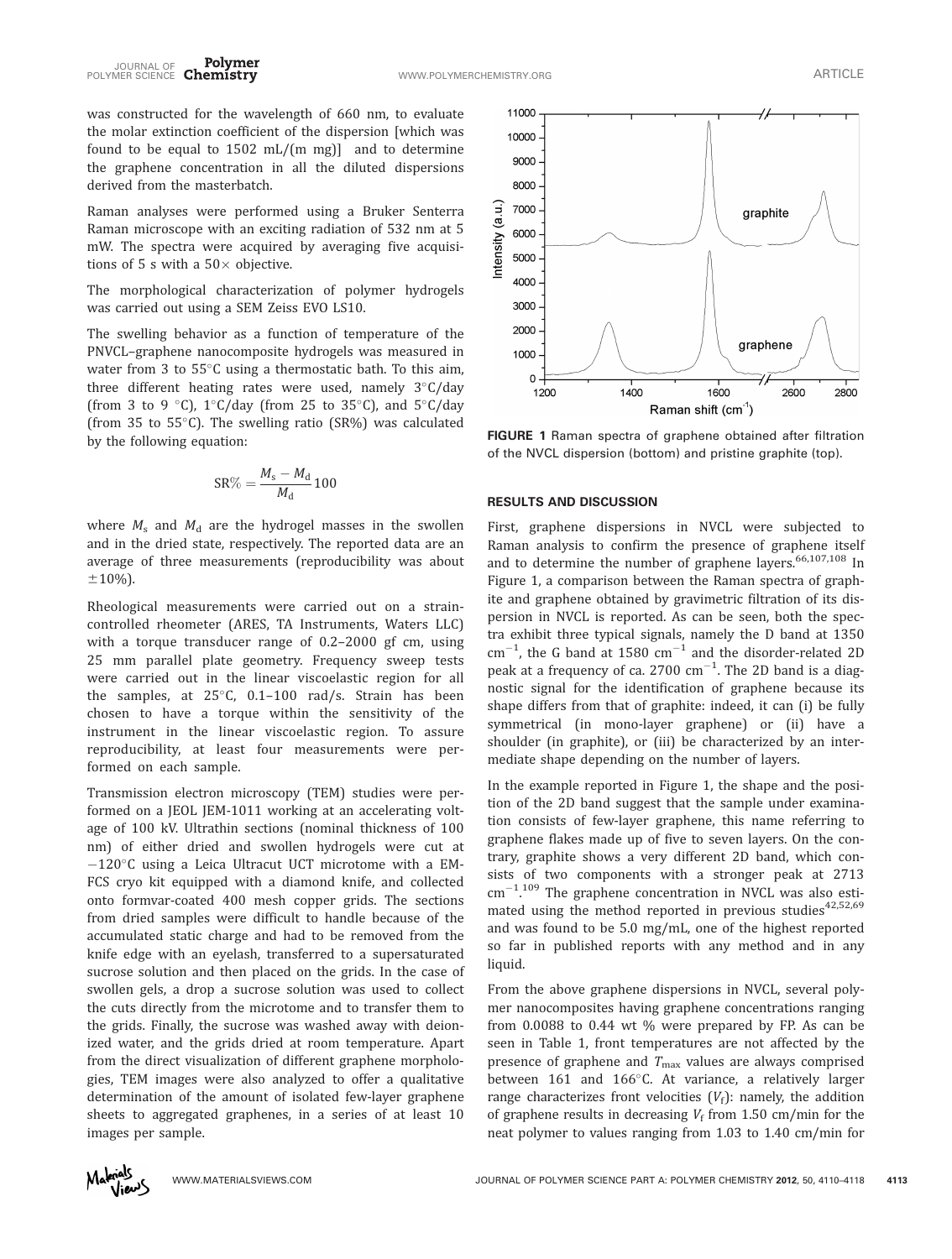

FIGURE 2 SR% as a function of temperature for samples containing different graphene amounts. (see Table 1 for compositions).

the nanocomposites. Since this decrease cannot be easily explained by considering the dissipated heat because of the addition of such an inert component, further study on the possible effect of graphene on this parameter are in progress and will reported soon.

Besides, all the samples showed an almost quantitative conversion, which is independent of graphene concentration and is much higher than that previously reported in the published reports for the classical polymerization of NVCL, performed in solution at 60 $^{\circ}$ C for 192 h (<90%).<sup>110</sup>

The formation of the polymer was confirmed by Raman spectroscopy; namely, the typical PNVCL peaks were found at 700 cm<sup>-1</sup> ( $\delta$ -N-C=0), 1447 cm<sup>-1</sup> ( $\delta$ -CH<sub>2</sub>), 1629 cm<sup>-1</sup> ( $v$ –C=O), 2927 cm<sup>-1</sup> ( $v$ –CH<sub>2</sub>). Unfortunately, because of the superposition of graphene bands with those of PNVCL, only the peaks of this latter are visible in all the spectra of graphene-containing samples (not shown). This finding confirms the reliability of FP as a convenient alternative polymerization technique.

The swelling ratio of the nanocomposite polymer hydrogels as a function of temperature was measured from 3 to  $53^{\circ}$ C in a thermostatic bath.

As depicted in Figure 2, at  $3^{\circ}$ C the swelling ratio is strongly influenced by the concentration of graphene embedded in

the nanocomposite hydrogels. Namely, SR% increases from 1700% for the neat polymer to 2400% for the nanocomposite having the lowest graphene content  $(0.0088 \text{ wt } %99999)$  sample FP2). Such an SR% increase is a clear indication that graphene largely interacts with the polymer matrix, affecting its typical properties even if present in small quantities.

SR% increases with increasing graphene content and reaches a maximum value (3300%) for the hydrogel containing 0.088 wt % graphene (sample FP5). Furthermore, the increase of SR% as graphene increases may be attributed to the disturbance of this nanoparticle on the crosslinking occurrence.

On the other hand, when graphene concentration exceeds 0.088 wt %, SR% decreases down to 2700% (for sample FP6, which contains 0.18 wt % graphene) and to 2900% (sample FP7, which contains 0.44 wt % graphene). This last finding might be related to the decrease of the whole hydrophilic character of the nanocomposite polymer hydrogel, which, in turns, can be attributable to the presence of the relatively large amount of highly hydrophobic graphene sheets. Furthermore, the nanofiller does not affect the LCST, always located at ca.  $32-33^{\circ}$ C, a value that is close to the physiological one.

The dispersion state of the graphene sheets and the morphological structure of the polymer nanocomposite hydrogels were assessed by TEM and SEM, respectively. As shown in TEM images, the nanofiller consists of flakes with an average length below 1  $\mu$ m and a number of sheets roughly evaluated from the edges, which tend to fold back in between two and several layers [Fig. 3(a,b)]. The ratio of isolated to aggregated graphene sheets was difficult to evaluate over very large areas, mainly because of the big difference of contrast and brightness. Nevertheless, approximately 1  $\mu$ m-size graphene particle [example in Fig. 3(c)] any tens of well-dispersed structures was observed. The concentration of such graphene granes in ultra-microtomed samples from dried hydrogel was qualitatively higher than in those obtained by direct cryogenic sectioning of the swollen gel. This finding possibly indicates that aggregation takes place during the drying process, as a direct consequence of shrinkage, especially in the case of bulk samples. As a matter of fact, such tendency was more apparent for nanocomposites having a higher graphene content, and especially for sample FP7.



FIGURE 3 TEM images of few layer graphene sheets (a,b) and a graphene aggregate (c) in sample FP7. Scale bar: 200 nm.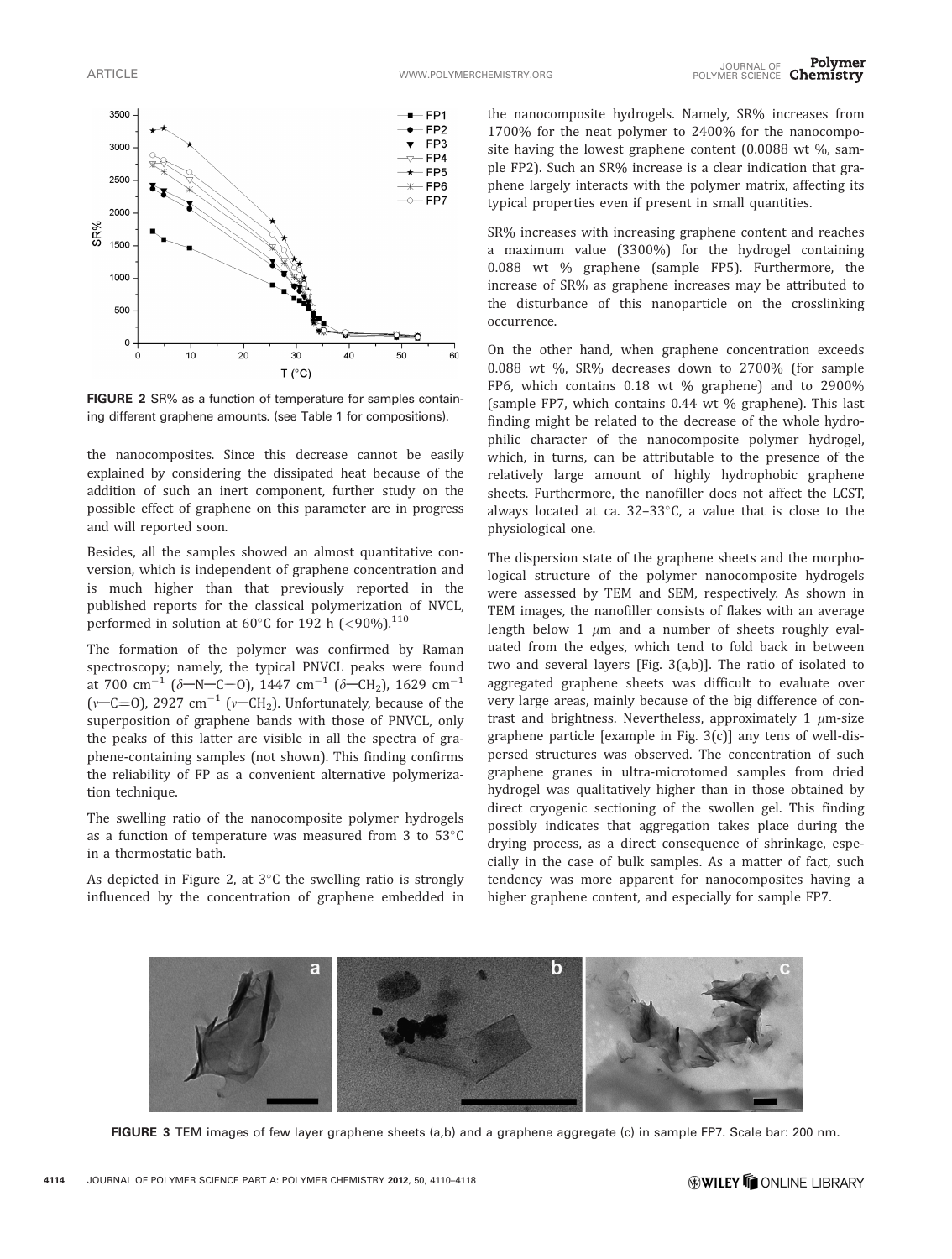

FIGURE 4 SEM micrographs of: (a) sample FP1 (neat polymer), and (b) sample FP2 (containing 0.0088 wt % graphene). Scale bar: 200 nm.

The morphological structure of the obtained polymer nanocomposite hydrogels was investigated by SEM. First, it had to be noticed that this technique does not allow detecting the presence of graphene; furthermore, both the neat polymer (sample FP1) and the nanocomposites show a highly micro-porous structure (see Fig. 4). It is worthy to note that the pore diameters of the neat polymer [sample FP1, Fig. 4(a)] are much smaller than those of graphene-containing hydrogels [sample FP2, Fig. 4(b)]. This difference may be attributed to the presence of graphene sheets, which partially disturb the crosslinking. This assumption is in agreement with what stated above about the influence of graphene in the swelling behavior of the prepared hydrogels.

As far as the rheological characterization is concerned, Figure 5(a) plots the storage modulus  $(G')$  as a function of frequency for neat PNVCL and some PNVCL/graphene hydrogels. The neat polymer shows the presence of a horizontal plateau, which refers to a typical crosslinked material. The presence of the filler does not affect the elastic response of all the tested compositions: indeed,  $G'$  remains constant within the frequencies range explored.

The lubrication effect induced by graphene sheets, which has been already observed for other polymer matrices, $42$  promotes a decrease of  $G'$  with increasing graphene content [Fig. 5(a)]: unlike PNIPAAm hydrogels, $\frac{42}{12}$  a threshold filler concentration is not present in the systems under study, so that the complex viscosity curves are continuously shifted toward lower values with increasing the nanofiller content [Fig. 5(b)].

Furthermore, the slope of the regression lines, which gives an indication of the non-Newtonian behavior of the hydrogels, is in the same range  $(\sim 0.95)$  for all the compositions investigated and further confirms the unchanged viscoelastic behavior of all the nanocomposites with respect to the unfilled counterpart.

### **CONCLUSIONS**

In the present study, FP was successfully exploited for the synthesis of thermoresponsive graphene-based poly(Nvinylcaprolactam) nanocomposite hydrogels. This is the first time that NVCL was frontally polymerized; furthermore, the monomer to polymer conversions were always



FIGURE 5 (a) Storage modulus  $G'$  and (b) complex viscosity as a function of frequency for some investigated PNVCL (see Table 1 for compositions).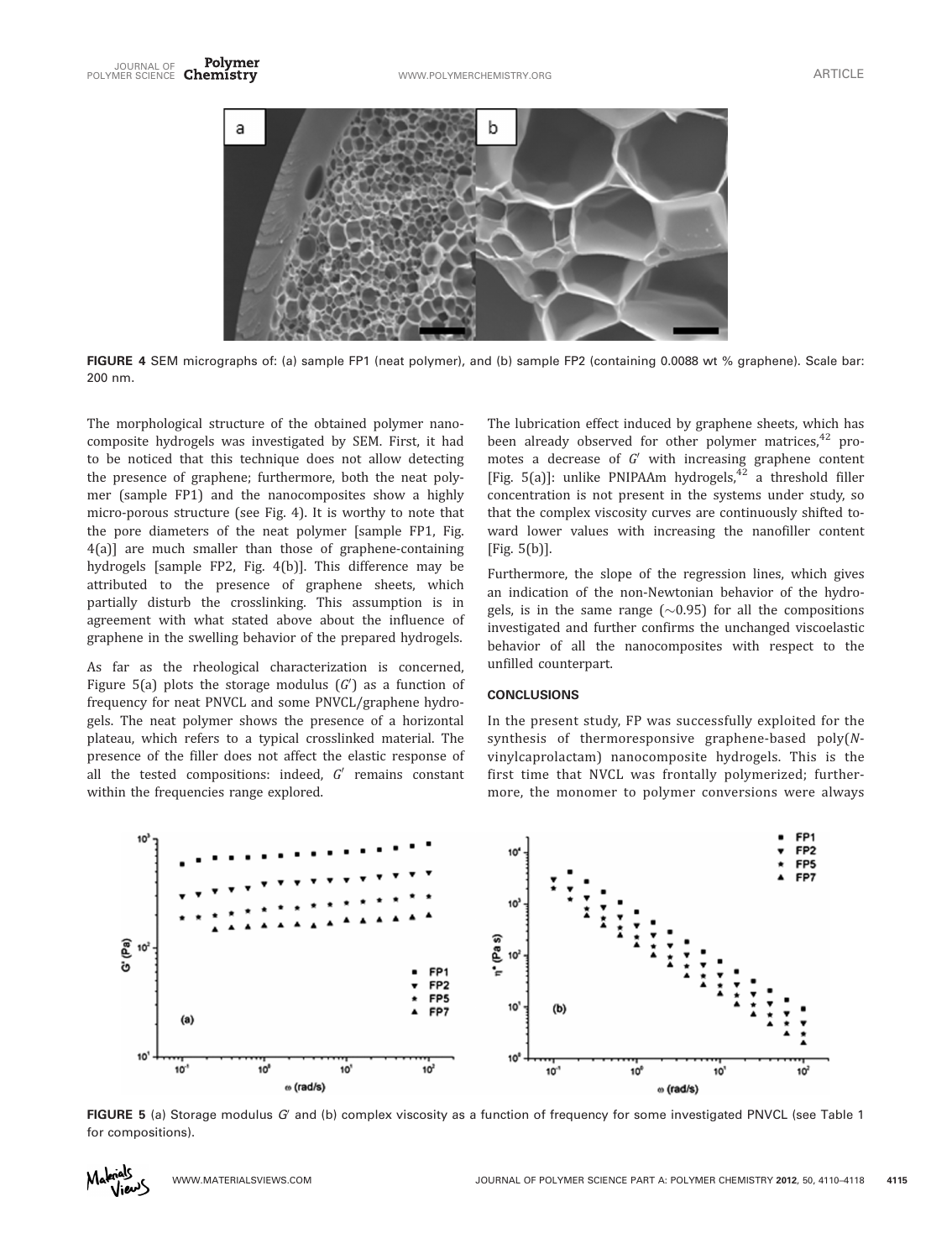almost quantitative, thus confirming the feasibility of FP in the easy, short time consuming macromolecular synthesis.

At variance to the most commonly reported methods, which are more complicated and often less effective, the one used in the present study easily allows obtaining defect-free graphene by direct graphite sonication. In particular, when compared with the other route for obtaining graphene in liquid dispersion, which consists of graphite oxide partial reduction, no chemical modification was used, thus achieving "real" graphene. Besides, the utilized dispersing medium was the self-same liquid monomer. In such a method, the graphene/monomer dispersion was directly polymerized to achieve the corresponding nanocomposites, thus avoiding solvent removal, which is a process that may result in graphene aggregation to form graphite. Graphene concentration in NVCL was one of the highest reported so far in published reports using any method and any liquid (5.0 mg/mL).

As far as the material properties are concerned, it is noteworthy that graphene influences the swelling ratio of the obtained hydrogels; namely, at  $3^{\circ}$ C, SR% ranges from between 1700% for the neat polymer to 3260% for one of the graphene-containing nanocomposites. However, all the materials exhibit the same LCST at ca. 32-33°C, independently of the presence of graphene and its concentration. Furthermore, similarly to what already reported in Ref. 42, the study on the rheological properties evidenced that the  $G'$ modulus and complex viscosity of the hydrogels decrease as the amount of nanofiller increases, thus indicating that graphene exerts a lubrication effect.

## REFERENCES AND NOTES

1 Park, K. Biodegradable Hydrogels for Drug Delivery; CRC Press, Lancaster, 1993.

2 Liu, Z. S.; Calvert, P. Adv. Mater. 2000, 12, 288–291.

3 Liu, T. Y.; Hu, S. H.; Liu, D. M.; Chen S. Y.; Chen, W. I. Nano Today 2009, 4, 52–65.

4 Gupta, P.; Vermani, K.; Garg, S. Drug Discov. Today 2002, 7, 569–579.

5 Jeong, B.; Gutowska, A. Trends Biotechnol. 2002, 20, 305–331.

6 Jhaveri, S. J.; Hynd, M. R.; Dowell-Mesfin, N.; Turner, J. N.; Shain, W.; Oberet, K. Biomacromolecules 2009, 10, 174–183.

7 Hoffman, A. S. J. Control. Release 2008, 132, 153–163.

8 Barker, S. L. R.; Ross, D.; Tarlov, M. J.; Gaitan M.; Locascio, L. E. Anal. Chem. 2000, 72, 5925–5929.

9 Kikuchi, A.; Okano, T. Adv. Drug Deliv. Rev. 2002, 54, 53–77.

10 Li, S. K.; D'Emanuele, A. J. Control. Release 2001, 75, 55–67.

11 Hoffmann, J.; Plotner, M.; Kuckling D.; Fischer, W. J. Sens. Actuators A 1999, 77, 139–140.

12 Ista, L. K.; Lopez, G. P. J. Ind. Microbiol. Biotechnol. 1998, 20, 121–125.

13 Cunliffe, D.; De las Heras Alarcon, C.; Peters, V.; Smith, J. R.; Alexander, C. Langmuir 2003, 19, 2888–2899.

14 Schild, H. G. Prog. Polym. Sci. 1992, 17, 163–249.

15 Li, X.; Liu, W.; Ye, G.; Zhang, B.; Zhu, D.; Yao, K.; Liu, Z.; Sheng, X. Biomaterials 2005, 26, 7002–7011.

16 Yoshida, R.; Uchida, K.; Kanecko, Y.; Sakai, K.; Kikuchi, A.; Sakurai, Y.; Okano, T. Macromolecules 1991, 24, 549–551.

17 Serres, A.; Baudys, M.; Kim, S.W. Pharm. Res. 1996, 13, 196–201.

18 Ramkissoon-Ganorkar, C.; Liu, F.; Baudys, M.; Kim, S.W. J. Biomater. Sci. Polym. Ed. 1999, 10, 1149–1161.

19 Van Durme, K.; Verbrugghe, S.; Du Prez, F.E.; Van Mele, B. Macromolecules 2004, 37, 1054–1061.

20 Makhaeva, E. E.; Tenhu, H.; Khokhlov, A.R. Macromolecules 1998, 31, 6112.

21 Eisele, M.; Burchard, W. Makromol. Chem. 1990, 191, 169–184.

22 Mikheeva, L. M., Grinberg, N. V.; Mashkevich, A. Y.; Grinberg, V. Y.; Thanh, L. T. M.; Makhaeva, E. E.; Khokhlov, A. R. Macromolecules 1997, 30, 2693–2699.

23 Kirsh, Y. E. Water Soluble Poly-N-vinylamides; Wiley: Chichester, 1998, pp 1–33.

24 Davidenko, T. I.; Shapiro, Y. E.; Kravchenko, I. A.; Sevastyanov, O. V.; Gorbatyuk V. Y.; Krasnoshchekaya, S. P. Russ. Chem. Bull. 1996, 45, 2136–2140.

25 Davidenko, T. I.; Akhmed, K. A. Khim. Tekhnol. Vody 2001, 23, 142–149.

26 Lau A. C. W.; Wu, C.; Macromolecules 1999, 32, 581–584.

27 De las Heras Alarcòn, C.; Pennadam, S.; Alexander, C. Chem. Soc. Rev. 2005, 34, 276–285.

28 Imaz, A.; Formacada, J. J. Polym. Sci. Part A: Polym. Chem. 2010, 48, 1173–1181.

29 Kirsh, Y. E. In: Water Soluble Poly-N-vinylamides; Wiley: Chichester, 1998, pp 186–189.

30 Mardyani, S.; Chan, W. C. W.; Kumacheva, E. Adv. Mater. 2006, 18, 80–83.

31 Soppimath, K. S.; Tan, D. C. W.; Yang, Y. Adv. Mater. 2005, 17, 318–323.

32 Guiseppi-Elie, A.; Sheppard, N. F.; Brahim, S.; Narinesingh, D. Biotechnol. Bioeng 2001, 75, 475–484.

33 Kawaguchi, H.; Fujimoto, K. S. Bioseparation 1998, 4, 253-258.

34 Nelson, A.; Cosgrove, T. Langmuir 2004, 20, 10382–10388.

35 Loizou, E.; Butler, P.; Porcar, L.; Kesselman, E.; Talmon, Y.;

Dundigalla, A.; Schmidt, G. Macromolecules 2005, 38, 2047–2049. 36 Mohan, Y. M.; Premkumar, T.; Lee, K.; Geckeler, K. E. Macromol. Rapid Commun. 2006, 27, 1346–1354.

37 Sahiner, N. Colloid Polym. Sci. 2006, 285, 283-292.

38 Monticelli, O.; Mendichi, R.; Bisbano, S.; Mariani, A.; Russo, S. Macromol. Chem. Phys. 2000, 201, 2123–2127.

39 Cohen Stuart, M. A. Colloid Polym. Sci. 2008, 286, 855–864.

40 Satarkar, N. S.; Zach Hilt, J. Acta Biomater. 2008, 4, 11–16.

41 Liu, T. Y.; Hu, S. H.; Liu, K. H.; Liu, D. M.; Chen, S. Y. J. Control. Release 2008, 126, 228–236.

42 Alzari, V.; Nuvoli, D.; Scognamillo, S.; Piccinini, M.; Gioffredi, E.; Malucelli, G.; Marceddu, S.; Sechi, M.; Sanna, V.; Mariani, A. J. Mater. Chem. 2011, 21, 8727-8733.

43 Slonczewski, J. C.; Weiss, P. R. Phys. Rev. 1958, 109, 272–279.

44 Bolotin, K. I.; Sikes, K. J.; Jiang, Z.; Klima, M.; Fudenberg, G.; Hone, J.; Kim, P.; Stormer, H. L. Solid State Commun. 2008, 146, 351–355.

45 Novoselov, K. S.; Geim, A. K.; Morozov, S. V.; Jiang, D.; Katsnelson, M. I.; Grigorieva, I. V.; Dubonos, S.; Firsov, A. A. Nature 2005, 438, 197–200.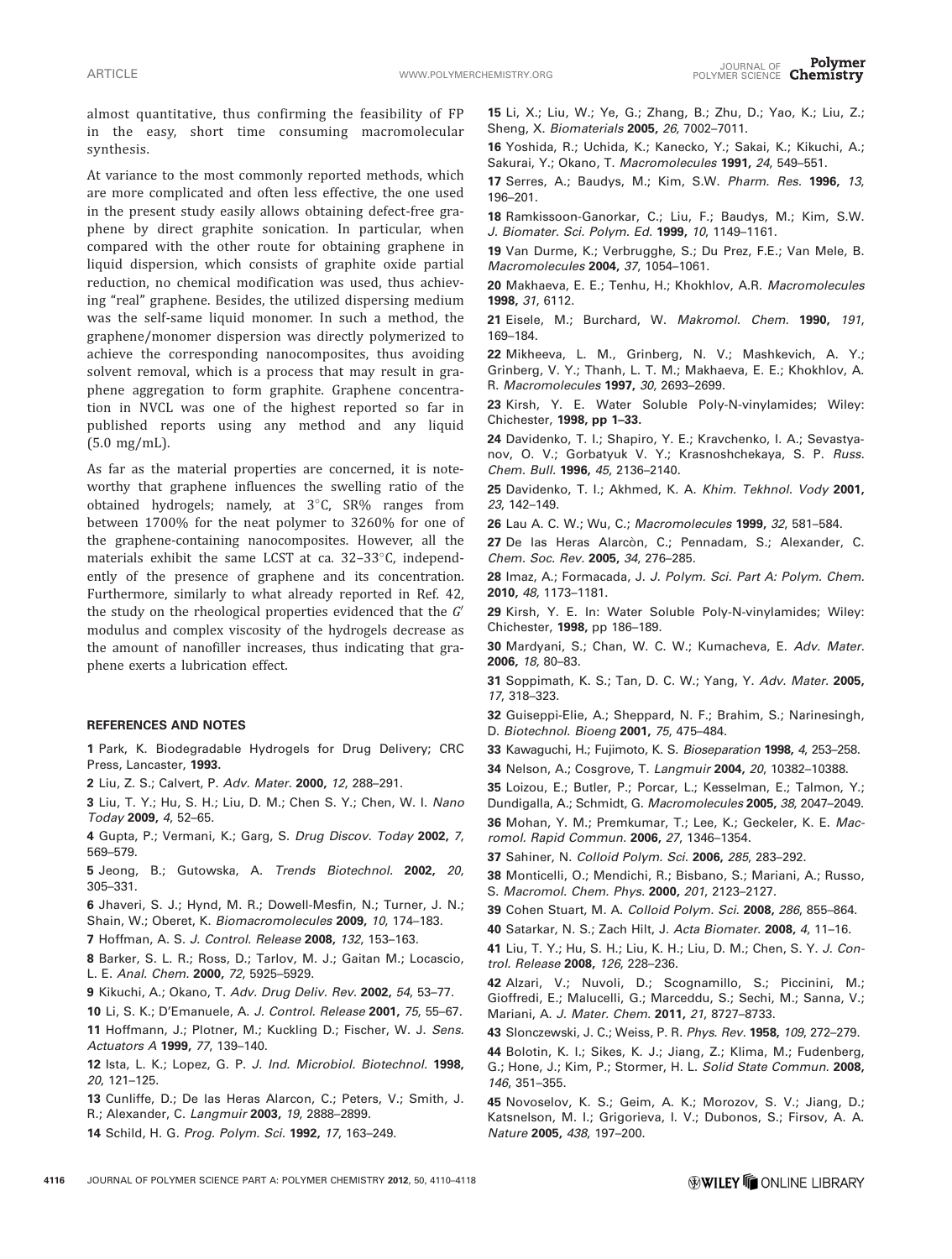Polymer JOURNAL OF **FOLYMER**<br>POLYMER SCIENCE Chemistry **Chemistry by the Channel Contract Chemistry** of the Matticle Article

46 Novoselov, K. S.; Geim, A. K.; Morozov, S. V.; Jiang, D.; Zhang, Y.; Dubonos, S. V.; Grigorieva, I. V.; Firsov, A. A. Science 2004, 306, 666–669.

47 Wu, J.; Becerril, H. A.; Bao, Z.; Liu, Z.; Chen, Y.; Peumans, P. Appl. Phys. Lett. 2008, 92, 263302.

48 Liu, Z. F.; Liu, Q.; Huang, Y.; Ma, Yin, Y. F. S. G.; Zhang, X. Y.; Sun, W.; Chen, Y. S. Adv. Mater. 2008, 20, 3924-3930.

49 Gilje, S.; Han, S.; Wang, M.; Wang, K. L.; Kaner, R. B. Nano Lett. 2007, 7, 3394–3398.

50 Schedin, F.; Geim, A. K. S.; Morozov, V.; Hill, E.; Blake, W. P.; Katsnelson, M. I.; Novoselov, K. S. Nat. Mater. 2007, 6, 652–655.

51 Lee, C.; Wei, X.; Kysar, J. W.; Hone, J. Science 2008, 321, 385–388.

52 Alzari, V.; Nuvoli, D.; Sanna, R.; Scognamillo, S.; Piccinini, M.; Kenny, J. M.; Malucelli, G.; Mariani, A. J. Mater. Chem. 2011, 21, 16544–16549.

53 Lee, S.; Lee, K.; Zhong, Z. Nano Lett 2010, 10, 4702–4707.

54 Valentini, L.; Trentini, M.; Mengoni, F.; Alongi, J.; Armentano, I.; Ricco, L.; Mariani, A.; Kenny, J. M. Diam. Relat. Mater. 2007, 16, 658–663.

55 Xianbao, W.; Haijun, Y.; Fangming, L.; Mingjian, L.; Li, W.; Shaoqing, L.; Qin, L.; Yang, X.; Rong, T.; Ziyong, Y.; Dong, X.; Jing, C. Chem. Vap. Deposition 2009, 15, 53–66.

56 Kim, C. D.; Min, B. K.; Jung, W. S. Carbon 2009, 47, 1610–1612.

57 Stankovich, S; Dikin, D. A.; Piner, R. D.; Kohlhaas, K. A.; Kleinhammes, A.; Jia, Y.; Wu, Y.; Nguyen, S. T.; Ruoff, R. S. Carbon 2007, 45, 1558–1565.

58 Stankovich, S.; Dikin, D. A.; Dommett, G. H. B.; Kohlhaas, K. M.; Zimney, E. J.; Stach, E. A.; Piner, R. D.; Nguyen, S. T.; Ruoff, R. S. Nature 2006, 442, 282–286.

59 Verdejo, R.; Barroso-Bujans, F.; Rodriguez-Perez, M. A.; De Saja, J. A.; Lopez-Manchado, M. A. J. Mater. Chem. 2008, 18, 2221–2226.

60 Russo, S.; Mariani, A.; Ignatov, V. N.; Ponomarev, I. I. Macromolecules 1993, 26, 4984–4985.

61 Schniepp, H. C.; Li, J. L.; McAllister, M. J.; Sai, H.; Herrera-Alonso, M.; Adamson, D. H.; Prud'homme, R. K.; Car, R.; Saville, D. A.; Aksay, I. A. J. Phys. Chem. B 2006, 110, 8535–8339.

62 Forbeaux, I.; Themlin, J. M.; Debever, J. M. Phys. Rev. B 1998, 58, 16396–16406.

63 Han, M. Y.; Ozyilmaz, B.; Zhang, Y.; Kim, P. Phys. Rev. Lett. 2007, 98, 206805–206809.

64 Barone, V.; Hod, O.; Scuseria, G. E. Nano Lett. 2006, 6, 2748–2754.

65 Li, N.; Wang, Z.; Zhao, K.; Shi, Z.; Gu, Z.; Xu, S. Carbon 2009, 48, 255–259.

66 Karmakar, S.; Kulkarni, N. V.; Nawale, A. B.; Lalla, N. P.; Mishra, R.; Sathe, V. G.; Bhoraskar, S. V.; Das, A. K. J. Phys. D: Appl. Phys. 2009, 42, 115201/1–11501/14.

67 Hernandez, Y.; Nicolosi, V.; Lotya, M.; Blighe, F. M.; Sun, Z.; De, S.; McGovern, I. T.; Holland, B.; Byrne, M.; Gun'Ko, Y. K.; Boland, J. J.; Niraj, P.; Duesberg, G.; Krishnamurthy, S.; Goodhue, R.; Hutchison, J.; Scardaci, V.; Ferrari, A. C.; Coleman, J. N. Nat. Nanotechnol. 2008, 3, 563–568.

68 Lotya, M.; Hernandez, Y.; King, P. J.; Smith, R. J.; Nicolosi, V.; Karlsson, L. S.; Blighe, F. M.; De, S.; Wang, Z.; McGovern, I. T.; Duesberg, G. S.; Coleman, J. N. J. Am. Chem. Soc. 2009, 131, 3611–3620.

69 Nuvoli, D.; Valentini, L.; Alzari, V.; Scognamillo, S.; Bittolo Bon, S.; Piccinini, M.; Illescasd, J.; Mariani, A. J. Mater. Chem. 2011, 21, 3428–3431.

70 Chechilo, N. M.; Enikolopyan, N. S.; Dokl. Phys. Chem. 1975, 221, 392–394.

71 Chechilo, N. M.; Enikolopyan, N. S. Dokl. Phys. Chem. 1976, 230, 840–843.

72 Pojman, J. A. J. Am. Chem. Soc. 1991, 113, 6284-6286.

73 Pojman, J. A.; Craven, R.; Khan, A.; West, W. W. J. Phys. Chem 1992, 96, 7466–7472.

74 Pojman, J. A.; Willis, J. R.; Forthenberry, D.; Ilyashenko, V.; Khan, A. M. J. Polym. Sci. Part A: Polym. Chem. 1995, 33, 643–652.

75 Chekanov, Y.; Arrington, D.; Brust, G.; Pojman, J. A. J. Appl. Polym. Sci. 1997, 66, 1209–1216.

76 Scognamillo, S.; Bounds, C.; Luger, M.; Mariani, A.; Pojman, J. A. J. Polym. Sci. Part A: Polym. Chem. 2010, 48, 2000–2005.

77 Jiménez, Z.; Pojman, J. A. J. Polym. Sci. Part A: Polym. Chem. 2007, 45, 2745–2754.

78 Pojman, J. A.; Elcan, W.; Khan, A. M.; Mathias, L. J. Polym. Sci. Part A: Polym. Chem. 1997, 35, 227–230.

79 Mariani, A.; Fiori, S.; Chekanov, Y.; Pojman, J. A. Macromolecules 2001, 34, 6539–6541.

80 Hu, T.; Chen, S.; Tian, Y.; Chen, L.; Pojman, J. A. J. Polym. Sci. Part A: Polym. Chem. 2007, 45, 873–881.

81 Chen, L.; Hu, T.; Yu, H.; Chen, S.; Pojman, J. A. J. Polym. Sci. Part A: Polym. Chem. 2007, 45, 4322–4330.

82 Chen, S.; Tian, Y.; Chen, L.; Hu, T. Chem. Mater. 2006, 18, 2159–2163.

83 Cai, X.; Chen, S.; Chen, L. J. Polym. Sci. Part A: Polym. Chem. 2008, 46, 2177–2185.

84 Mariani, A.; Bidali, S.; Fiori, S.; Malucelli, G.; Sanna, E. e-Polymers 2003, 44, 1–9.

85 Fiori, S.; Mariani, A.; Ricco, L.; Russo, S. Macromolecules 2003, 36, 2674–2679.

86 Mariani, A.; Fiori, S.; Bidali, S.; Alzari, V.; Malucelli, G. J. Polym. Sci. Part A: Polym. Chem. 2008, 46, 3344–3351.

87 Fiori, S.; Malucelli, G.; Mariani, A.; Ricco, L.; Casazza, E. e-Polymers 2002, 57, 1–10.

88 Frulloni, E.; Salinas, M. M.; Torre, L.; Mariani, A.; Kenny, J. M. J. Appl. Polym. Sci. 2005, 96, 1756-1766.

89 Mariani, A.; Bidali, S.; Caria, G; Monticelli, O.; Russo, S.; Kenny, J. M. J. Polym. Sci. Part A: Polym. Chem. 2007, 45, 2204–2211.

90 Mariani, A.; Bidali, S.; Fiori, S.; Sangermano, M.; Malucelli, G.; Bongiovanni, R.; Priola, A. J. Polym. Sci. Part A: Polym. Chem. 2004, 42, 2066–2072.

91 Mariani, A.; Alzari, V.; Monticelli, O.; Pojman, J. A.; Caria, G. J. Polym. Sci. Part A: Polym. Chem. 2007, 45, 4514–4521.

92 Scognamillo, S., Alzari, V.; Nuvoli, D.; Mariani, A. J. Polym. Sci. Part A: Polym. Chem. 2010, 48, 4721–4725.

93 Mariani, A.; Nuvoli, D.; Alzari, V.; Pini, M. Macromolecules 2008, 41, 5191–5196.

94 Washington, R. P.; Steinbock, O. J. Am. Chem. Soc. 2001, 123, 7933–7934.

95 Caria, G.; Alzari, V.; Monticelli, O.; Nuvoli, D.; Kenny, J. M.; Mariani, A. J. Polym. Sci. Part A: Polym. Chem. 2009, 47, 1422– 1428.

96 Scognamillo, S.; Alzari, V.; Nuvoli, D.; Mariani, A. J. Polym. Sci. Part A: Polym. Chem. 2010, 48, 2486–2490.

97 Scognamillo, S.; Alzari, V.; Nuvoli, D.; Illescas, J.; Marceddu, S.; Mariani, A. J. Polym. Sci. Part A: Polym. Chem. 2011, 49, 1228–1234.

98 Alzari, V.; Monticelli, O.; Nuvoli, D.; Kenny, J. M.; Mariani, A. Biomacromolecules 2009, 10, 2672–2677.